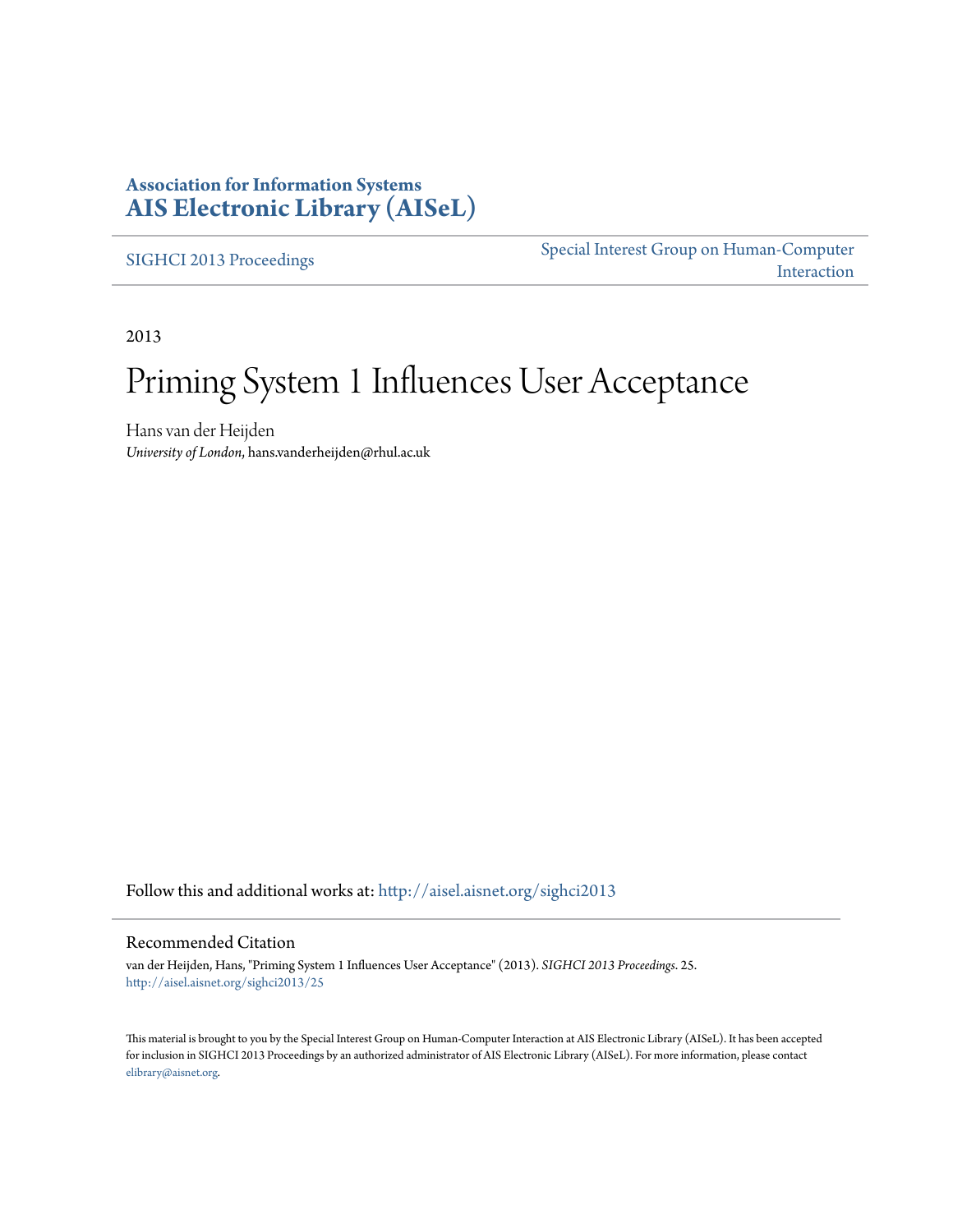## **Priming System 1 Influences User Acceptance**

**Hans van der Heijden** Royal Holloway, University of London hans.vanderheijden@rhul.ac.uk

#### **ABSTRACT**

The study examines an alternative conceptualization of user acceptance, where acceptance is a function of two modes of thinking: one that is fast, intuitive, and automatic (known as System 1), and one that is slow, more deliberate, and voluntary (known as System 2). Such a conceptualization can accommodate cases of affect substitution, where users rely on System 1 only, without activating System 2. An experiment is conducted  $(N = 250)$  in which users are primed for System 1 or System 2. The headline contribution is that, in the context of an unattractive but potentially useful software application, users primed for System 1 show weaker intentions to download the application than those who are primed for System 2 (mean score 5.25 versus 6.30, on a scale of 1 to 7). The difficulty of reconciling this result with traditional frameworks illustrates the relevance of the dual processing model.  $\frac{1}{1}$  $\frac{1}{1}$  $\frac{1}{1}$ 

#### **Keywords**

 $\overline{a}$ 

System 1, System 2, user acceptance, priming, dualprocessing theories.

#### **INTRODUCTION**

Most conceptual frameworks from user acceptance research place the outcomes of deliberate, thoughtful judgments, such as perceived usefulness, alongside the outcomes of intuitive, affect-based judgments, such as perceived enjoyment (for example, Davis, Bagozzi, & Warshaw, 1992; van der Heijden, 2003; van der Heijden, 2004). The importance of these outcomes for user acceptance is dependent on a variety of factors, many of which have been identified and investigated over the past decade (see Lee, Kozar, & Larsen, 2003 for an overview). It is, for example, well established that the utilitarian or hedonic nature of a software application can alter the weightings of thoughtful and intuitive outcomes in deciding whether to use a software application (van der Heijden, 2004).

Despite many advancements in user acceptance research, the precise role of affect-based outcomes in these frameworks remains somewhat unclear. To some extent, this lack of clarity comes from conceptual confusion around the term affect, which has only recently been addressed (Zhang, 2013). Another reason is that a sideby-side representation gives the impression that intuitive and thoughtful judgments are equal partners: they both occur simultaneously, they both occur inevitably, and they both occur with the same speed. Findings from cognitive psychology research, however, suggest that this impression is incorrect: thoughtful and intuitive thought processes do not necessarily occur at the same time and at the same speed, and, often, the thoughtful evaluation does not take place at all.

An influential framework from cognitive psychology suggest that affect-based evaluations are associated with "fast" thinking, which occurs automatically and involuntarily. In contrast, deliberate evaluations are associated with "slow" thinking, which only occurs after voluntary activation (Kahneman, 2011). Adopting terminology used by Kahneman (2011), these two modes of thinking are said to be originating from System 1 (fast, intuitive thinking) and System 2 (slow, more deliberate thinking). These systems form part of a theoretical viewpoint that is known as the dual-processing perspective on thought.

One insight gained from this fast-slow-conceptualization of thought processes is that affect-based outcomes are often the only outcomes upon which people depend to make decisions. Unlike System 1 judgments, System 2 judgments are voluntary, and by implication, they are not necessarily activated all the time. In certain situations, where System 2 is otherwise engaged (for example, in case of fatigue), System 1 provides opinions without any correction or moderation from System 2. This phenomenon is referred to as the *affect heuristic* (Zajonc, 1980). Affect substitution occurs when users apply this heuristic in user acceptance.

When System 1 and System 2 judgments are in agreement with each other, affect substitution is perhaps not very interesting to study, because the overall outcome will be unaffected by which particular mode of thinking was activated. However, when System 1 and System 2 are not in agreement, affect substitution becomes more interesting, in that long-standing conjectures in user acceptance may be violated. For example, in a case of

<span id="page-1-0"></span><sup>&</sup>lt;sup>1</sup> The author is grateful to Thomas Acton and three anonymous reviewers for helpful comments on an earlier version of this paper. Approval for the experiment was granted by the institution where the experiment took place.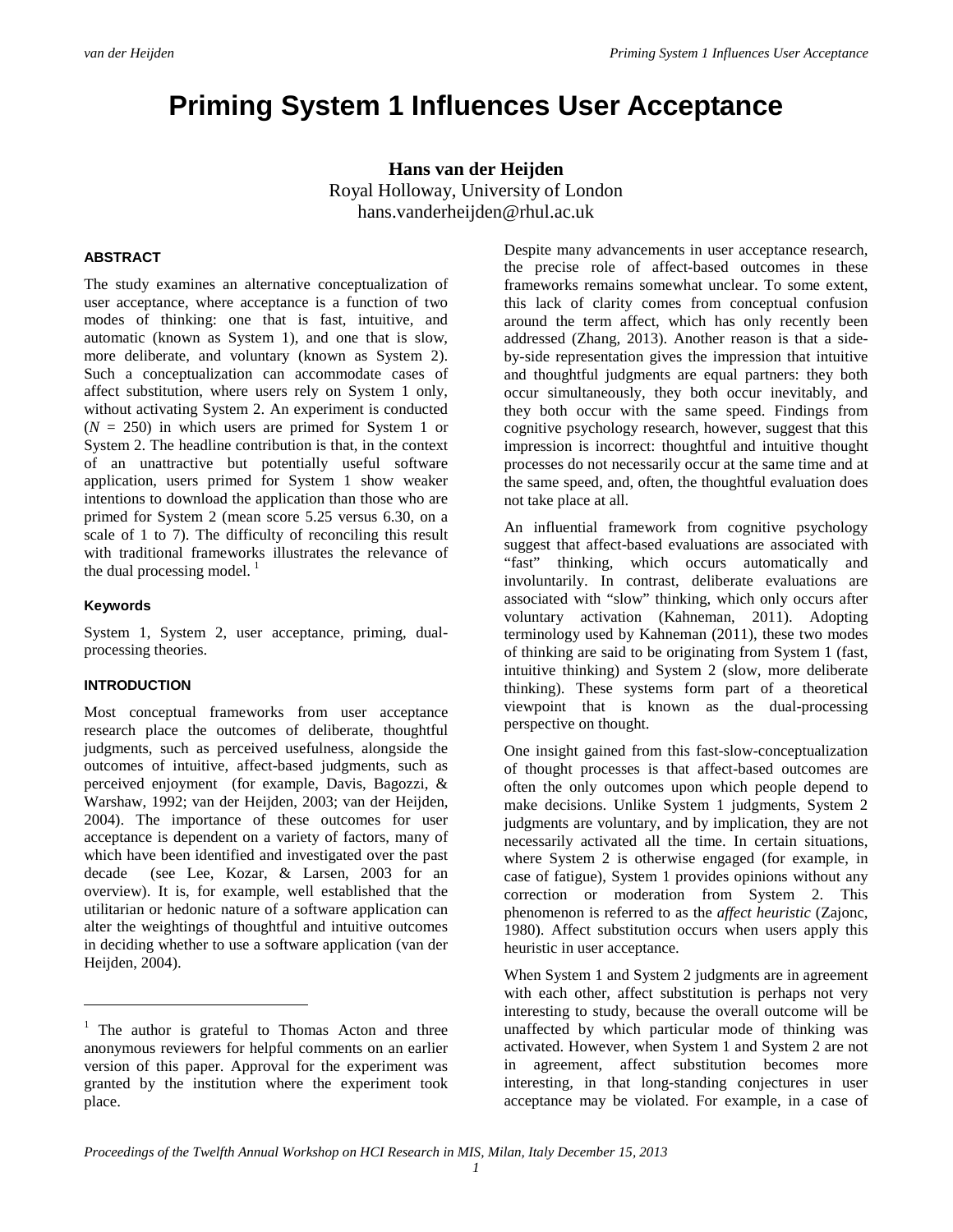negative affect but positive usefulness, users applying the affect heuristic would reject the application even if they think it is useful. It follows that perceived usefulness is not the dominant driver for user acceptance, even if the application is utilitarian. Therefore, this study is predominantly occupied with software applications that produce such conflicting responses from System 1 and System 2.

Given that affect substitution can be difficult to detect, a relevant research question becomes whether the affect heuristic can be successfully (i.e., predictably) activated. This study examines one approach to trigger affect substitution: when users are *primed* towards System 1. Primed in this context means that users are unknowingly relying on judgments that originate from that particular mode of thinking. In this paper the hypothesis is tested whether those users who are primed towards System 1 will have materially different intentions to download and use a potentially useful software application. The context of use is a software application designed to evoke fast, negative System 1 responses and slow, positive System 2 responses.

Priming often occurs naturally, when users are preoccupied with recent events or have just experienced something positive or negative. These recent events or experiences shape their thinking in a certain direction. Priming can, however, also be brought about artificially in various ways. The best-known method is to expose research participants to a sequence of words before a judgment is recorded. Depending on the sequence containing, for example, positive or negative words, the judgment is then adjusted accordingly. This study primes participants by asking a sequence of questions to respond to before their intentions to use a particular application are recorded. For example, to prime System 1, questions are used such as: "purely based on *first impression*, do you agree or disagree that the application is *beautiful*?" To prime System 2, questions are used such as: "*thinking carefully* about the advantages and disadvantages of the system, do you agree or disagree that the application is *beneficial*?" These questions not only evoke impressions, but apart from mere exposure they also require the user to engage with that aspect of the evaluation. In doing so, users are primed for affective-based first impressions (System 1) or deliberate, careful thought (System 2). The main research objective of this study then is to test the hypothesis that such priming will trigger affect substitution.

#### **THEORY**

This section briefly reviews the literature in user acceptance research relevant to a conceptualization of System 1 and System 2.

<span id="page-2-0"></span>System 1 judgments are first impressions of affective cues. They are involuntary and occur immediately (Kahneman, 2011). Two concepts from user acceptance research are related to such an immediate, first

impression. The first one is affect, also known as perceived hedonic quality (e.g., Hassenzahl, 2001), perceived affective quality (Zhang & Li, 2004) and perceived enjoyment (e.g., van der Heijden, 2004) and a range of other terms (Zhang, 2013). The second one is visual attractiveness (van der Heijden, 2003), also known as visual aesthetics (Lavie & Tractinsky, 2004).

The role of affect has been of longstanding interest to user acceptance researchers, despite (or perhaps due to) the inconclusive results that affect studies often generate. Such inconclusive results may come about because affective responses occur on many levels and along many dimensions, and it is not always clear how results from different affect studies can be reconciled. Zhang (2013) provides a comprehensive review on the different constructs that represent affect, and usefully categorizes previous affect studies in a taxonomy.[2](#page-2-0)

First impressions of a software application naturally lead to an investigation of the visual appearance of the application, and for this reason this appearance is often the first and only cue on which judgments are based. On first impression, users look at visual aspects such as beauty, images, and order (Schenkman & Jonsson, 2000). Visual appeal is formed in less than 17 milliseconds (Lindgaard, Fernandes, Dudek, & Brown, 2006; Tuch, Presslaber, Stocklin, Opwis, & Bargas-Avila, 2012), suggesting that it qualifies as a concept purely applicable to System 1 judgements. Such fast judgements of visual appeal are generally consistent over longer time periods, too (Tractinsky, Cokhavi, Kirschenbaum, & Sharfi, 2006).

System 2 is activated by thinking carefully about the possible benefits of using a certain object; a thought process also referred to as mental accounting. The closest concept from user acceptance research that covers such a benefit analysis is perceived usefulness, well known from the Technology Acceptance Model (Davis, 1989). Perceived usefulness bears close resemblance to similar concepts such as performance expectancy (Venkatesh, Morris, Davis, & Davis, 2003), among others. Perceived usefulness is associated with slower judgments because an assessment about usefulness must be preceded by thinking about a usage context and a particular user goal that the system would satisfy in that context (Matook & van der Heijden, 2013). In developing these contexts, and goals, it is also likely that the user will be relying on memory retrieval to recall past experiences in which the application would have been useful. Such thought processes are voluntary; as a result, they will not take place if the user does not actively engage System 2.

 $\overline{a}$ 

 $2 \text{ In this taxonomy, the present study is positioned as an }$ outcome-based affective evaluation toward a particular object, the object being the software application (category 5.2).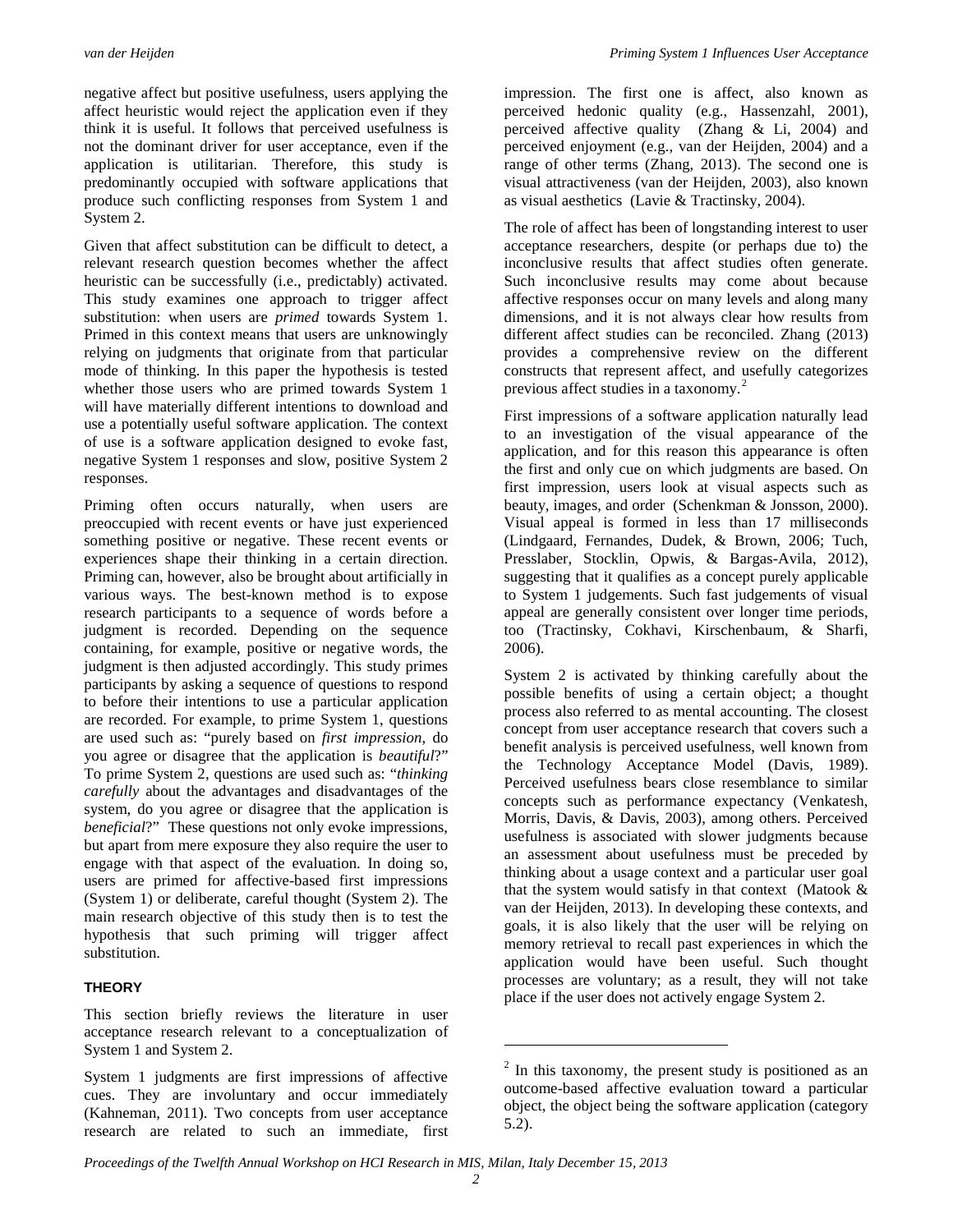

**Figure 1. Screenshot used in the experiment**

In many circumstances, System 2 does not regulate judgements that originate from System 1 (Kahneman, 2011). In those cases, people are said to apply the affect heuristic (Zajonc, 1980). To detect a case of affect substitution in practice, a situation must arise where System 1 and System 2 judgments are at odds with each other. When outcomes from System 1 align with System 2, it will be difficult to trace back the impact of System 1 in relation to System 2. It follows, therefore, that the conditions to detect affect substitution are best if the System 1 reaction is positive (e.g., the application is beautiful) but the System 2 reaction is negative (e.g., the application is not useful). The opposite also qualifies – the System 1 reaction is negative (the application is not beautiful), but the System 2 reaction is positive (the application is useful).

#### **METHOD**

To examine whether System 1 or System 2 priming could influence user acceptance, an experiment was designed in which participants are first shown a short description and a screenshot of a software application. Users then state their intention to download this application, assuming the application was available on an application store suitable to their computer. This setting carries external validity because the leading application stores at the time of study provide short descriptions and screenshots for users to make the decision to download.

System 1 and System 2 questions were developed to prime the users for each system. For reasons of brevity, the development and composition of these questions is not documented here.

<span id="page-3-0"></span>Participants were randomly assigned to five groups, with each group priming the respondent in different ways before the download intention questions were asked. These groups include a control group, where no priming takes place. In this control group, the intention to download questions are posed immediately after the

description of the application and the screenshot. The other groups are 2) System 1 questions only, 3) System 2, then System 1 questions, 4) System 2 questions only, and 5) System 1, then System 2 questions.

Figure 1 provides the screenshot used in the study, showing an application that detects large files on a computer, and allows for bulk deletion in the case of limited space storage. The screenshot of the software application was built using prototype software, based on similar applications in existing application stores. The visual appearance was meant to evoke a negative System 1 response, and the functionality was meant to evoke a positive System 2 response. This was done to ensure that System 1 and System 2 responses would be at odds with each other, and priming either System 1 or System 2 would therefore be expected to produce differences in intentions to download. A combination of lime green and brown color was selected so as to simultaneously depart from conventional (grey) colors but at the same time not to compromise on readability (see Hall & Hanna, 2004).

The dependent variable, intention, is measured as the response to the question: "Would you intend to download and use this software application if the application was free"? Responses are recorded on a range of 1 to 7, which anchor-points:  $1 -$  Would definitely not download;  $4$ would consider downloading; and  $7 -$  would definitely download.

Participants for the experiment were recruited with the help of the online crowd-sourcing platform Mechanical Turk, operated by Amazon. Mechanical Turk (often abbreviated as MTurk) is a platform where participants can perform small tasks, called Human Information Tasks, or HITs, in return for compensation (Mason & Suri, 2012). Such tasks often consist of taking part in online surveys or experiments. A total of 250 MTurk users participated in the experiment. To qualify for participation, users had to be resident in the United States, had to have at least 500 HITs completed, and had to have an approval rating of at least 95%.

#### **RESULTS**

The purposefully negative System 1 cue was effective, as evidenced by feedback such as "it's VERY ugly", "the green is obnoxious", and "it almost hurts my eyes a little". Feedback on the System 2 cue was generally positive, but also identified a number of issues, such as the limited need for such an application given the move towards cloud storage.[3](#page-3-0) Feedback from some respondents indicated an affect substitution, for example, "This is functional but nothing about it makes me want to

 $\overline{a}$ 

 $3$  Users questioned whether 5 MB was the right cut-off point to denote very large files, and also pointed out that identifying and deleting large files can easily be done with the standard file management functionality of an operating system.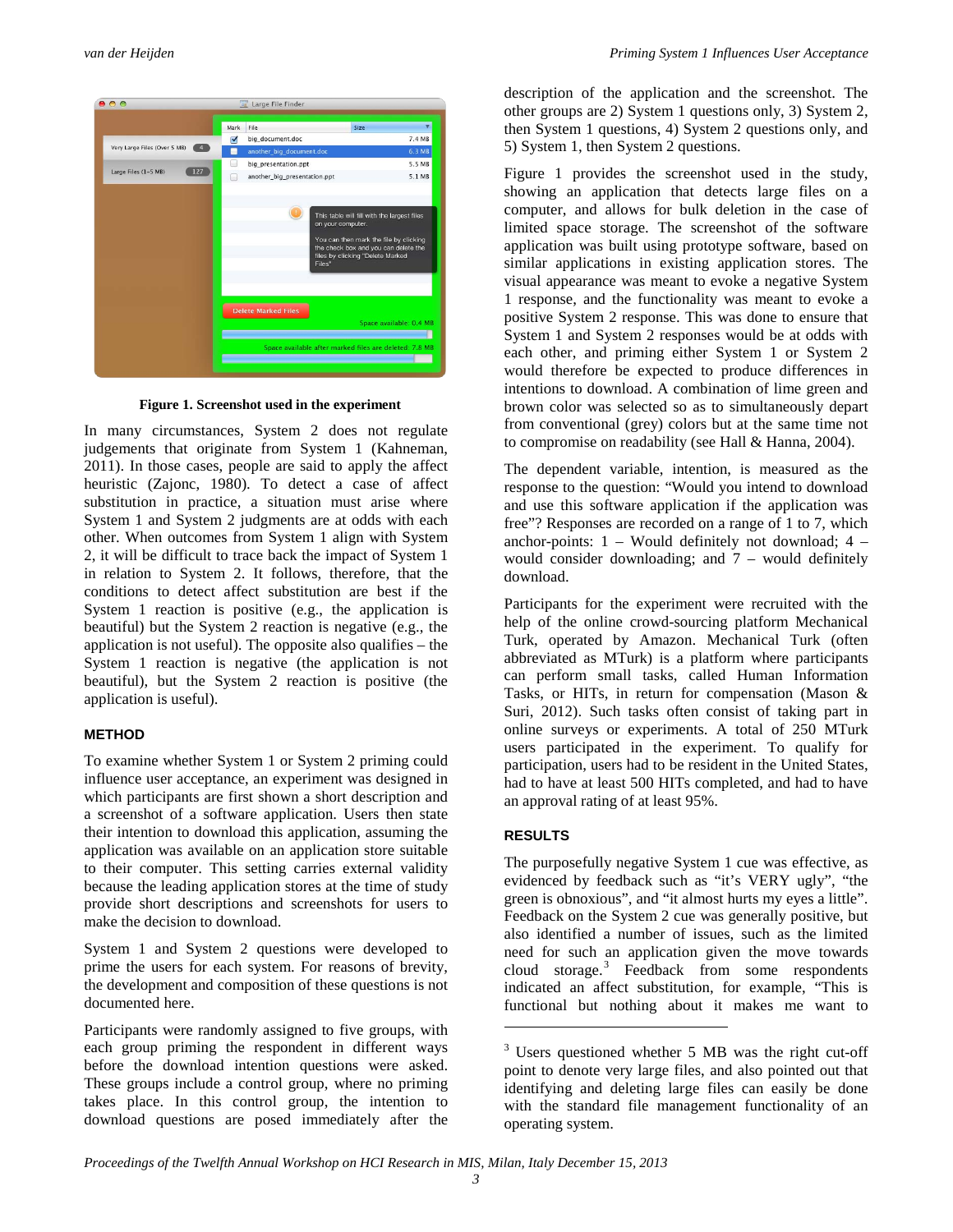download it", and "the colors throw me off. I don't think I could take this app seriously."

Table 1 presents the descriptive results of the "intention to download for free" measure.

| Group                              | Cell    | M    | <b>SD</b> |
|------------------------------------|---------|------|-----------|
|                                    | size(n) |      |           |
| Control group (no<br>priming)      | 51      | 5.65 | 1.50      |
| System 1 priming<br>only           | 51      | 5.20 | 1.76      |
| System 2, then<br>System 1 priming | 50      | 5.72 | 1.64      |
| System 2 priming<br>only           | 50      | 6.36 | 1.24      |
| System 1, then<br>System 2 priming | 48      | 6.00 | 1.38      |
| Total                              | 250     | 5.78 | 1.55      |

#### **Table 1. Cell sizes, means and standard deviations of "Intention to Download" across five different priming**  conditions  $(N = 250)$ . The response measure is "Would" **you intend to download and use this software application if the application was free?". Range is 1 (would definitely not download) to 7 (would definitely download).**

Table 2 presents a one-way Anova to detect any statistically significant differences in intention to download across the five groups.

|                   | Sum of<br>Squares | df  | Mean<br>Square | F     | р    |
|-------------------|-------------------|-----|----------------|-------|------|
| Between<br>groups | 37.614            | 4   | 9.403          | 4.061 | .003 |
| Within<br>groups  | 567.286           | 245 | 2.315          |       |      |
| Total             | 604.900           | 249 |                |       |      |

#### **Table 2. One-way Analysis of Variance Summary for Priming Condition**

Following on from the omnibus *F*-test, a post-hoc Tukey analysis was conducted to detect statistically significant differences between specific groups. These multiple comparison tests indicate that the difference between System 1 priming (5.20) and System 2 priming (6.36) is statistically significant. These results mean that System 1 or System 2 priming influence user acceptance. Priming for System 1 lowers a user's intention to download a software application. In other words, affect substitution materializes when users are primed for System 1.

Psychometric properties for the System 1 and System 2 priming questions were acceptable, but for reasons of brevity they are not documented in this paper.

#### **DISCUSSION AND CONCLUSION**

This study set out to examine whether priming users for System 1 or System 2 would influence user acceptance. The experiment provides empirical evidence that priming does indeed have an effect. The headline result is that users who are asked about their first impressions show weaker intentions to download the application than those who were asked to think carefully about the benefits (mean score 5.25 versus 6.30, on a scale of 1 to 7). This difference is statistically significant. The hypothesis that priming influences user acceptance is thereby supported.

The result implies that priming is a useful vehicle to trigger affect substitution. The setting was designed to produce a negative System 1 response and a positive System 2 response. Only when users where primed for System 1 did they exhibit weaker intentions to download the application. Although priming was induced in a relatively artificial, laboratory setting, the relevance of the work is wider because priming often occurs naturally. Users will arrive at decisions to download and use applications at various levels of readiness to engage with System 2. In practice, therefore, a considerable proportion of users will be primed for System 1, often without realizing.

The research opens up a number of further research questions. Some of these relate to the inherent limitations of the experiment. For example, there was no manipulation of the screenshot. There was only one, fixed screenshot designed to elicit conflicting System 1 and System 2 responses. An interesting research question relates to the manipulation of the cues of the screenshot. More specifically, how visually unattractive must the application become before affect substitution is triggered? Would there be a point on the aesthetics scale at which no further System 1 priming is needed? This would be an interesting extension of the study.

The second avenue for further research is to look at other conditions in which affect substitution can take place. The experiment used priming to "push back" System 2 and bring about affect substitution. There are, however, other conditions under which System 2 is not activated, specifically to do with moods and states that users may find themselves in. Fatigue is one example. It would be an interesting extension of the study to examine users in various states of fatigue and examine whether this also influences affect substitution.

The wider implication for theory is the relevance of recasting traditional user acceptance frameworks into frameworks that rely on fast, uncontrolled System 1 thinking and slow, controlled System 2 thinking. It is difficult to reconcile the results from this experiment with traditional frameworks: the difference between first impressions and careful thinking does not feature in these frameworks, and accordingly, putting special emphasis on first impressions or careful thinking ought not to have made a difference. The wider theoretical contribution of